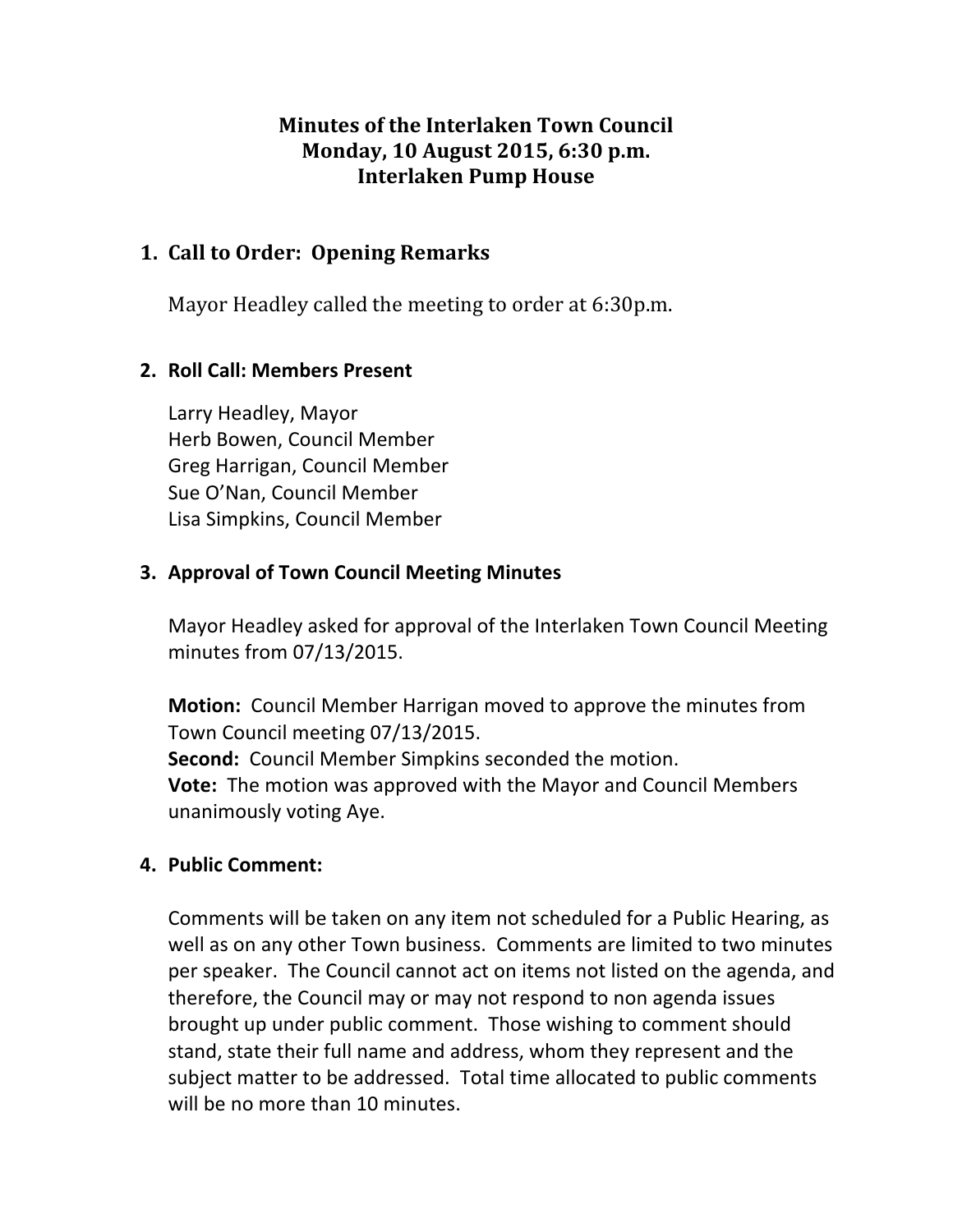#### **5. Appointment of Treasurer:**

Mayor Headley has been informed by the Utah State Office of the Auditor that the appointed Town Bookkeeper, Kristine Olsen, is not allowed to also be the Town Treasurer. Therefore, Ms. Olsen will be relieved of the Treasurer duties and continue as the Town Deputy Clerk in the roll of Bookkeeper.

Mayor Headley requests Town Council consider the appointment of Council Member Simpkins as the Town Treasurer.

**Motion:** Council Member O'Nan moved to appoint Council Member Simpkins as Town Treasurer.

**Second:** Council Member Bowen seconded the motion.

**Discussion:** The Town Treasurer is the custodian of the bank account, being responsible for receiving all monies paid to the Town by taxes, fees, and assessments. The Treasurer will provide the Bookkeeper with receipts of all deposits from transactions, maintain accurate and up to date account records, and sign and verify amounts on checks prepared by the Bookkeeper. 

**Vote:** The motion was approved with the Mayor and Council Members unanimously voting Aye.

#### **6. Resolution 2015-02**

Mayor Headley proposed adopting Resolution 2015-02, approving and authorizing the execution of an interlocal cooperation agreement and of an addendum to that interlocal cooperation agreement to join Mountainland Association of Government.

**Motion:** Council Member Harrigan moved to adopt Resolution 2015-02. **Second:** Council Member Bowen seconded the motion. **Discussion:** Mayor Headley sited the advantages of belonging to this organization for assistance with developing municipal and land use codes for Interlaken Town. Membership dues are \$200 annually. **Vote:** The motion was approved with the Mayor and Council Members unanimously voting Aye.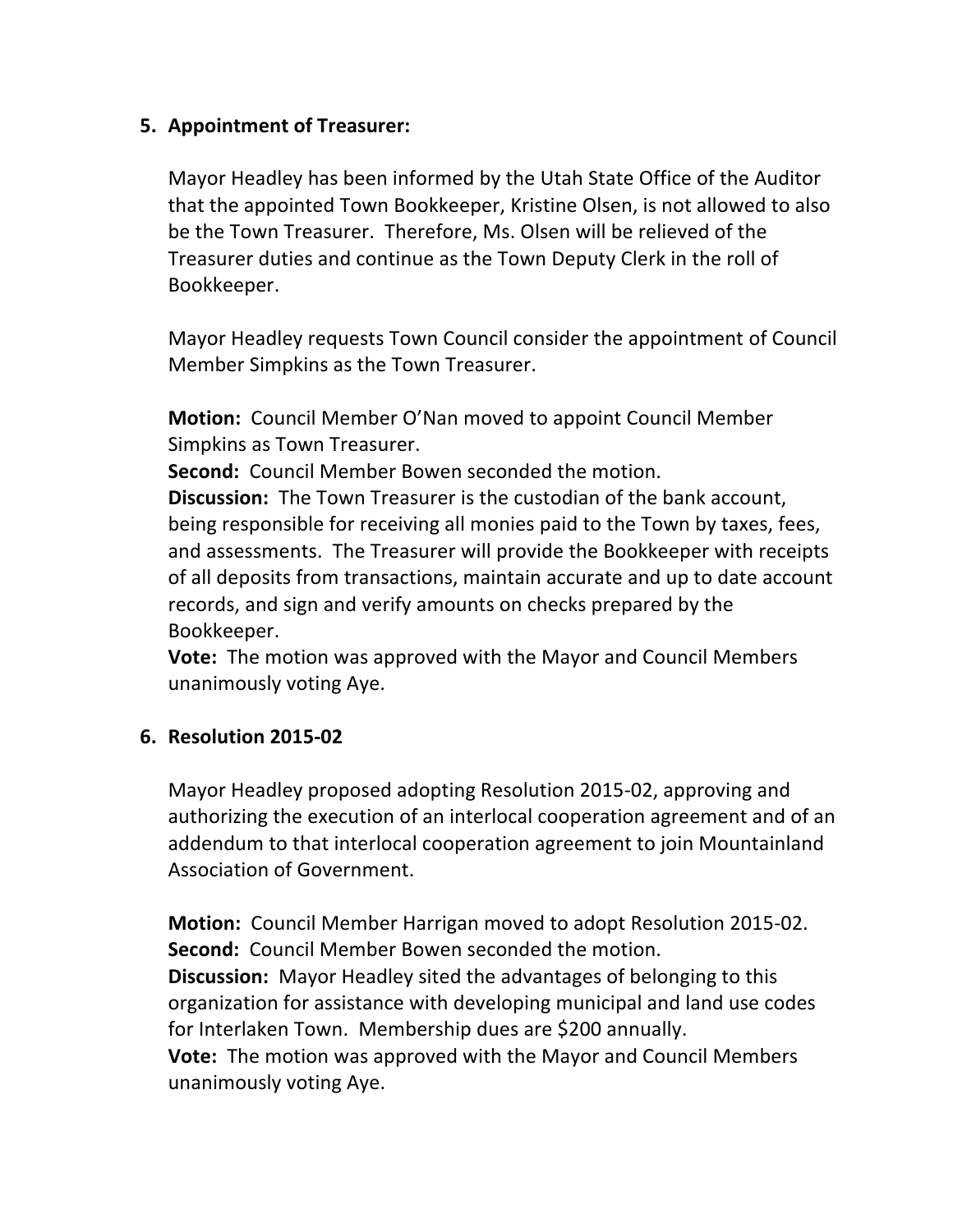## **7. Funding Options for Interlaken Town**

Mayor Headley reported IMWC approved a transfer to the Town funds up to an initial limit up to \$10,000 as needed to fund road projects and maintenance. He also relayed that due to an amendment of State code by the State Legislature, Interlaken Town cannot levy a special assessment tax. Several long term funding sources and alternatives were discussed.

- The paper work has been sent to the State for the Town to collect a share of the State 1% Property Tax.
- Utah DOT has been sent documentation which will enable Interlaken Town to collect a share of the State's B & C road funds. Mountainland Association of Governments representative Shawn Seager accessed data from Wasatch County to determine Interlaken Town has just under 4 miles of roadways. His analysis indicates that the Town should collect about \$12,500 in revenue.
- If IMWC is transferred to Interlaken Town, a Municipal Water System user fee can be charged for road maintenance.
- Utility taxes can be imposed on power usage (i.e., Heber Power & Light, Questar Gas bills) and on cell phone usage. Town Council does not want to explore this option at this time.
- A Utility Transportation Fund is also an option. Because Interlaken Town is completely residential, all residents and lot owners will pay the same fee.
- Collection of Property Taxes is based on property values.

Mayor Headley requests Council to approve the presence of Jeremy Walker, Manager, Local Governments Division, Office of the Utah State Auditor, at the Public Hearing on August 17, 2015. Mr. Walker will be able to conduct a  $Q$  & A session to clarify and substantiate methods for raising funds. 

**Motion:** Council Member Simpkins moved to approve Mr. Walker's attendance at the Interlaken Town Public Hearing on 08/17/21015 at the rate of \$103/hr.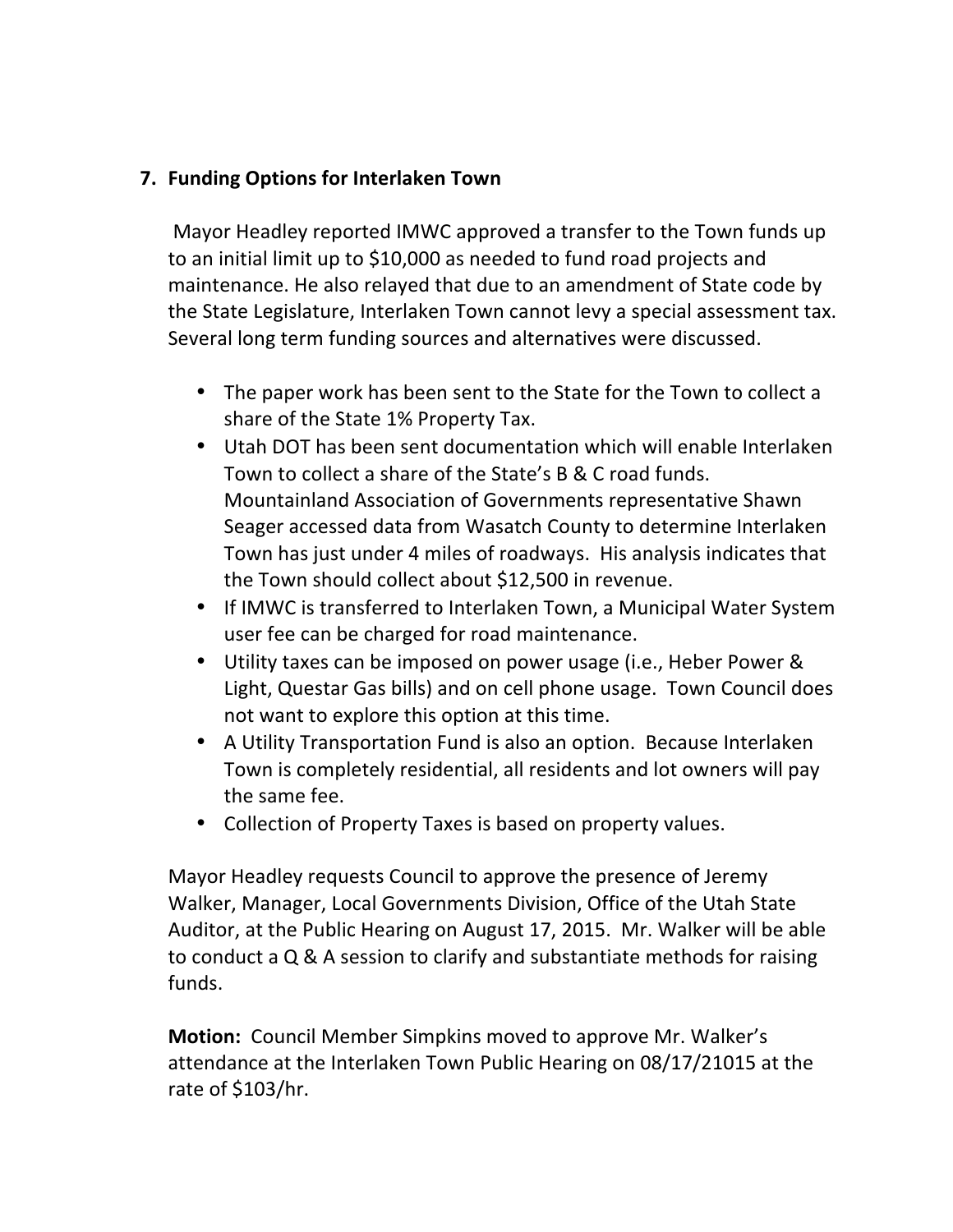**Second:** Council Member O'Nan seconded the motion.

**Discussion:** It is necessary to present to the community, the pros and cons of funding Interlaken Town using a Utility Transportation Fund, a Property tax, or a Municipal Water System User Fee. A Property tax is predictable and enforceable. The Utility Transportation fund fee for the Town would be a flat fee but would not as readily enforceable as would the payment of a property tax. The Municipal Water System User Fee is enforceable and can be a flat fee.

**Vote:** The motion was approved with the Mayor and Council Members unanimously voting Aye.

# **8. Tentative Budget for Fiscal year 2015-2016**

Mayor Headley met with Mr. Walker to produce a tentative budget for the Town for fiscal year 2015-2016. The Council's adopting this budget is necessary for the Town to spend funds. Budget scenarios for Interlaken Town and IMWC, if these entities remain separate, and for Interlaken Town as the sole entity that includes the water system, are being prepared. These scenarios will be presented to the community at the Public Hearing on August  $17^{th}$  with the Town Council voting to adopt the budget at that time.

- Budgets can be amended at any time.
- It is best to budget higher than anticipated. A budget can be decreased by Town Council but not increased by more than 20% without a Public Hearing.
- Resident Bart Smith will work with Mayor Headley to assemble presentation materials for the Public Hearing.

**Motion:** Mayor Headley moved to adopt a tentative budget to present to the community at the Public Hearing on August  $17<sup>th</sup>$ .

**Second:** Council Member Harrigan seconded the motion.

**Discussion:** It was discussed at length to present a budget following the calendar year versus a fiscal year due to Interlaken residents being acclimated to paying fees in January.

**Vote:** The motion was approved with the Mayor and Council Members unanimously voting Aye.